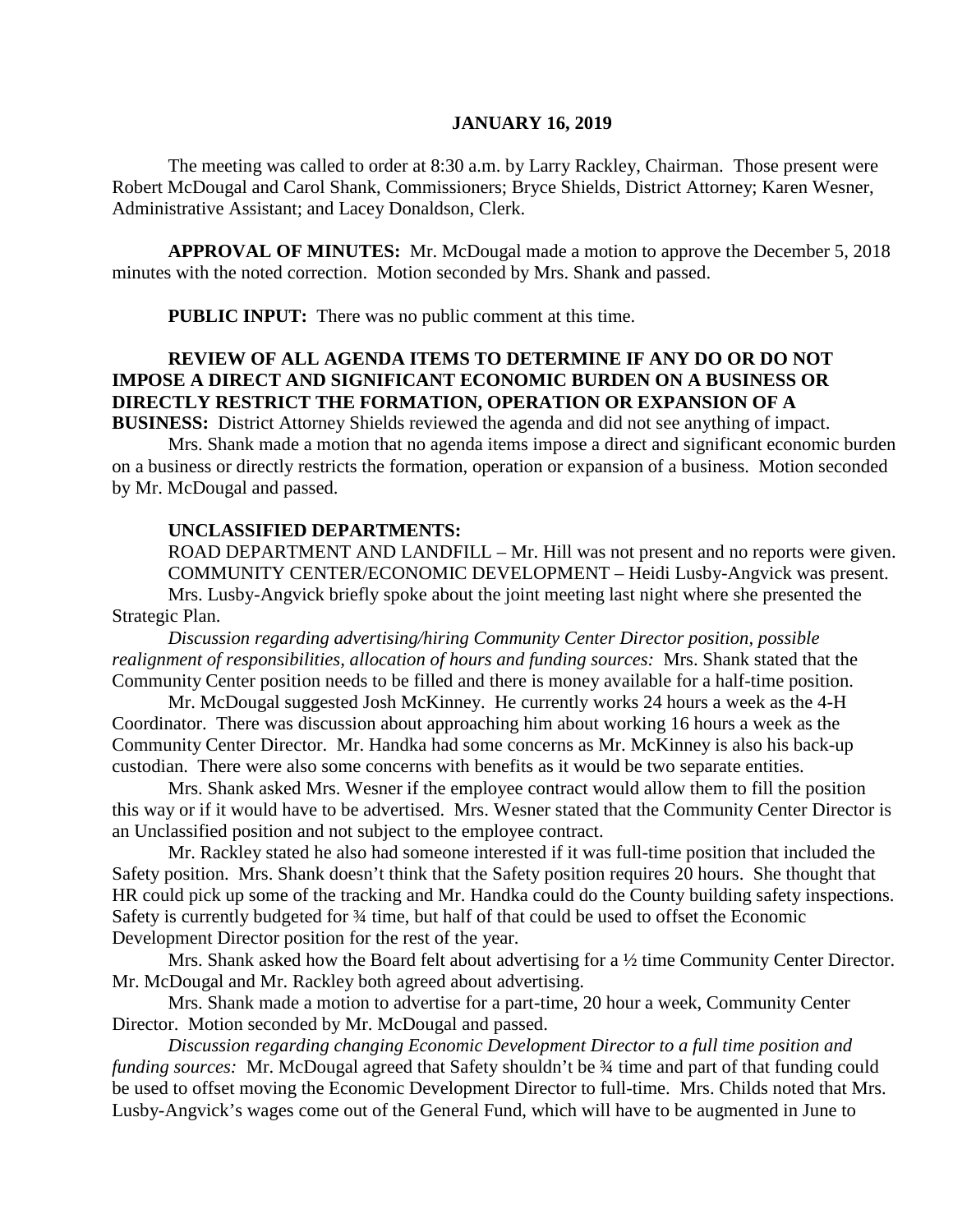accommodate this change. Mrs. Childs also stated that Mrs. Lusby-Angvick is paid a higher salary for Economic Development than for the Community Center.

Mr. McDougal suggested that Mr. Rackley speak with both Buildings and Grounds and the Road Department privately about what safety duties their departments can pick up. Mr. McDougal also stated that Mrs. Lusby-Angvick's salary should stay at the same overall rate as it is currently and then it can be reviewed during budgets.

Mr. McDougal made a motion to shift Mrs. Lusby-Angvick to full-time Economic Development, pending hiring a replacement for the Community Center Director position, at her current salary, which will be reviewed during budgets. Motion seconded by Mrs. Shank and passed.

BUILDINGS AND GROUNDS – John Handka was present.

Mr. Handka reported that the crew has been at the cemeteries checking for washouts. There are a few cement slabs that are starting to tilt. At some point the drainage issues will need to be addressed. The ceiling tiles in Justice Court and Mrs. Wesner's office are being replaced. They are still working on changing light fixtures to LED. Some lights and the air socks were changed at the Airport. The trees in the Courthouse Park have been trimmed.

Mr. McDougal asked if the sign had been installed at the Airport yet. Mr. Rackley stated that it hasn't.

Mr. Rackley asked if Mr. Handka was aware that there a couple line items in his budget that are already at 100% spent. Mr. Handka stated that he is aware. He stated that one of the overages is due to the new alarm system's fees.

Mr. McDougal wanted to reiterate that he feels it is a logical move for Buildings and Grounds to complete the safety inspections of the County buildings to include the fire extinguishers, AEDs and first aid kits.

Mrs. Shank stated that she got an email from Patty Burke requesting that the Park lights be turned off on February 14<sup>th</sup> for a brief period of time for the Lover's Aloft event. Mr. Handka stated that they are on a sensor, but one of the guys could come in and turn the breaker off.

SENIOR CENTER/VOLUNTEER COORDINATOR – Jordan McKinney was present.

Mrs. McKinney stated that the Lover's Aloft will be giving tethered rides in their parking lot on February  $14<sup>th</sup>$ . The seniors will also be able to renew their vows at this time as well if they are interested.

*Request for approval to advertise/hire vacant Administrative Clerk I/Homebound Driver position:* Mrs. McKinney stated that she is budgeted for full-time, but is going to start at  $\frac{3}{4}$  time due to the current homebound numbers. Mr. McDougal clarified that this is a current position and has already been approved by Mrs. Wesner.

Mrs. Shank made a motion to approve the advertisement and hiring to fill the vacant Administrative Clerk I/Homebound Driver position at the Senior Center. Motion seconded by Mr. McDougal and passed.

PERSHING COUNTY FIRE/AMBULANCE DEPARTMENTS –

*AMBULANCE AND LOVELOCK DEPARTMENT:* Chief Rodney Wilcox and Michael Heidemann were present.

Chief Wilcox reported that Marti Nolan is the new EMS (Emergency Medical Services) Coordinator. The reporting system has been fixed and is now transmitting ambulance reports to the State.

Mr. Heidemann stated that another joint meeting with the City to specifically discuss the fire and ambulance service should be scheduled.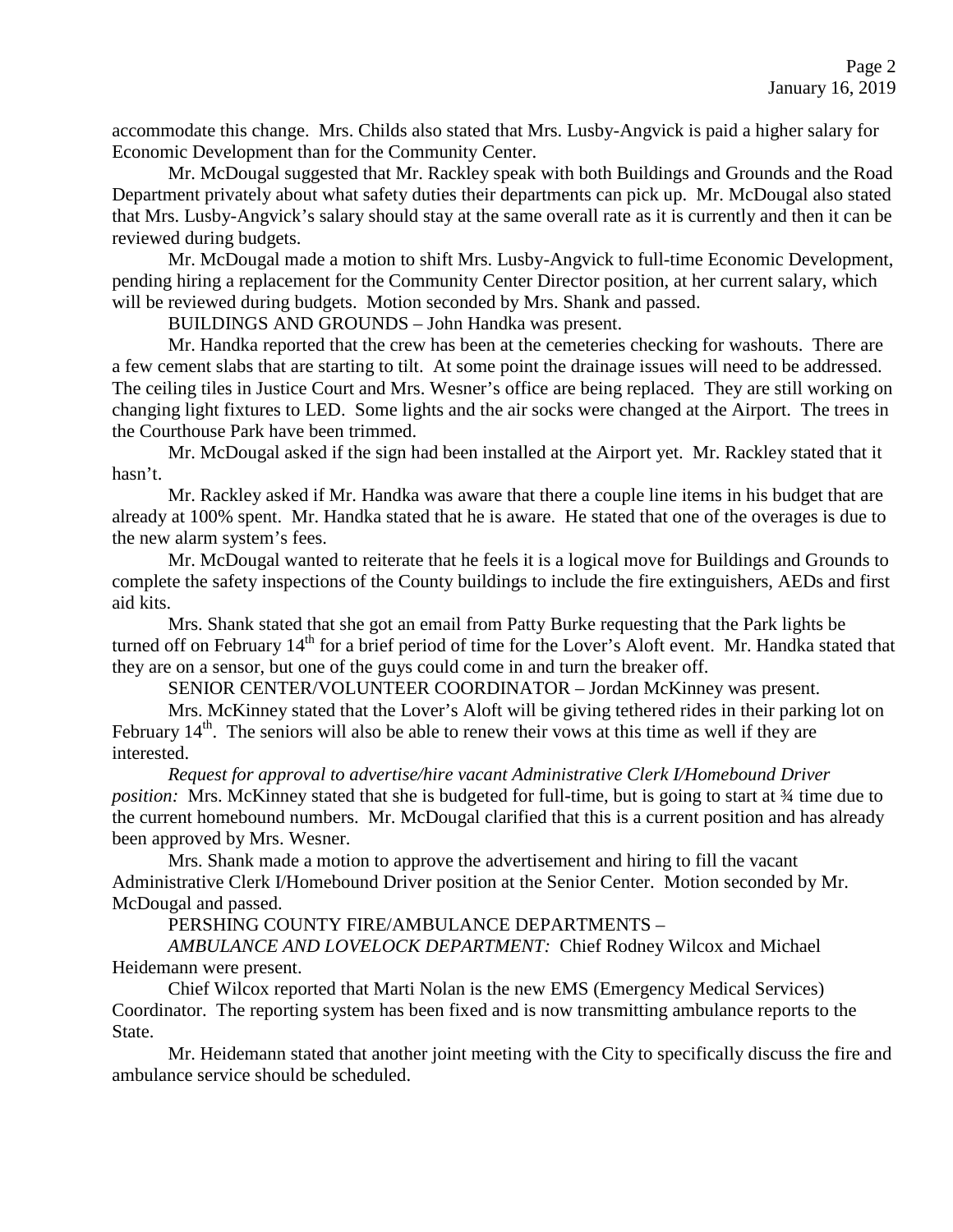Mrs. Shank mentioned that Mr. Heidemann does Safety Compliance for some other entities and we might be able to contract with him to make sure we are in compliance and our employees have the proper training.

Mr. McDougal stated that joint meetings with the City should be held quarterly.

Chief Wilcox also reported that the ambulance that was out of service has been repaired and he will pick it up this afternoon.

IT DEPARTMENT – Justin Abbott was present.

Mr. Abbott reported that the Sheriff's office CAD (Computer Aided Dispatch) System upgrade is still in progress. The new intrusion detection sensor, purchased for election security, is up and running as of this morning. Letters of intent on the Network RFP were due last Friday and Mr. Abbott received two letters.

### **ELECTED DEPARTMENTS:**

LACEY DONALDSON, CLERK-TREASURER – Mrs. Donaldson reported that she spoke with Mrs. Wesner yesterday and she is going to move forward with advertising for her vacant  $\frac{3}{4}$  time position. There will be an item on the next agenda for Board approval.

RENE CHILDS, RECORDER-AUDITOR – *Approval of Resolution increasing the Inventory/Fixed Asset amount to \$3,000.00 pursuant to NAC 354.750:* Mr. McDougal made a motion to approve Resolution 19-0101 authorizing an increase to the Capital Asset threshold from \$100.00 to \$3,000.00 effective July 1, 2018. Motion seconded by Mrs. Shank and passed unanimously.

BRYCE SHIELDS, DISTRICT ATTORNEY – Mr. Shields stated that the vacated office at the Courthouse is almost ready for Mr. Abbott to move into.

KAREN STEPHENS, JUSTICE COURT – *Salary Resolution, T. Hostman:* Mr. McDougal made a motion to approve the Salary Resolution for Torrie Hostman moving her from a Court Clerk I, Range 27, Step 3 to a Court Clerk II, Range 30, Step 1 effective January 6, 2019. Motion seconded by Mrs. Shank and passed.

**UPDATE ON PROGRESS OF SITE LOCATION, DESIGN, FUNDING, AMENITIES AND CONSTRUCTION OF FUTURE LAW ENFORCEMENT CENTER:** Mr. Rackley stated that he met with Sheriff Allen and Mr. Abbott last week. They brainstormed some ways to re-work the plans to make it fit the space.

He also spoke with the owners of the property between our lot and the church. The owner would be willing to trade his parcel for a like parcel. Mr. Rackley has found another parcel and will speak to him again. If he is willing, an item will be on the next agenda to have an appraisal done on this other parcel.

**PROCLAMATIONS AND AWARDS:** There were no Proclamations or Awards.

**GRASS VALLEY ADVISORY BOARD:** There was no one present from Grass Valley. Mrs. Shank will attend their next meeting.

**DERBY FIELD AIRPORT:** Mr. Rackley stated that he met with Armstrong last week. They discussed adding a new power pole to the project as the current pole has some issues. Armstrong is going to try to work the cost into the current grant expenses. The cost is \$1,500. The steel building has arrived and will be put up at the end of the month.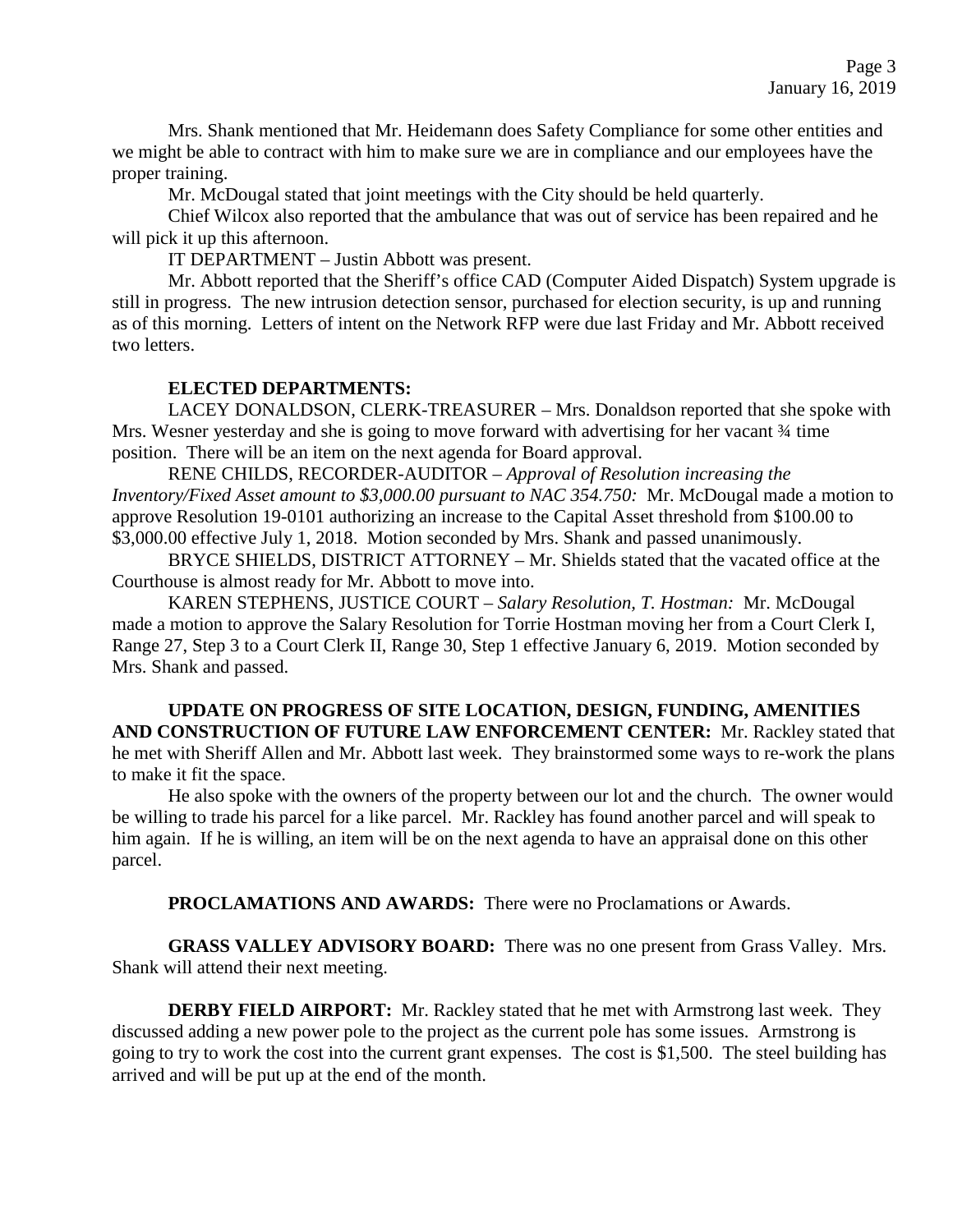**APPROVAL TO LEVY A SPECIAL ASSESSMENT ON ALL TAXABLE PROPERTY WITHIN THE CONFINES OF THE GRASS VALLEY GROUNDWATER BASIN FOR THE FISCAL YEAR JULY 1, 2019 TO JUNE 30, 2020 IN THE AMOUNT OF \$11,188.90; APPROVAL TO LEVY A SPECIAL ASSESSMENT ON ALL TAXABLE PROPERTY WITHIN THE CONFINES FO THE BLACK ROCK DESERT VALLEY GROUNDWATER BASIN FOR THE FISCAL YEAR JULY 1, 2019 TO JUNE 30, 2020 IN THE AMOUNT OF \$95.30; APPROVAL TO LEVY A SPECIAL ASSESSMENT ON ALL TAXABLE PROPERTY WITHIN THE CONFINES OF THE HUALAPAI FLAT GROUNDWATER BASIN FOR THE FISCAL YEAR JULY 1, 2019 TO JUNE 30, 2020 IN THE AMOUNT OF \$449.83:** Mrs. Shank made a motion to approve levying a Special Assessment on all taxable property within the confines of the Grass Valley Groundwater Basin, the Black Rock Desert Valley Groundwater Basin and the Hualapai Flat Groundwater Basin as presented for Fiscal Year July 1, 2019 through June 30, 2020. Motion seconded by Mr. McDougal and passed.

**REPORT FROM LEGAL COUNSEL:** Mr. Shields gave the Board a copy of the NRS (Nevada Revised Statute) relating to the Sheriff being the ex-officio License collector. There have been some counties who have deviated from the statute, but the Sheriff is still involved.

Mr. Shields also spoke about a joint City/County Building Department, which was discussed at the joint City-County meeting. Mr. Shields felt this is something that should be pursued.

Mr. Shields also had some comments regarding the Recreation Board and Tourism funds, but will meet with the Board individually if they have questions. Mr. McDougal stated that in speaking with Mayor Giles, they would like to have a joint meeting to discuss the Recreation Board. Mr. Rackley stated that the School District needs to be included as well. Mrs. Wesner will coordinate a meeting date. Mr. Shields would like to speak with the Mayor prior to the meeting.

**REPORT FROM ADMINISTRATIVE ASSISTANT:** Mrs. Wesner reported that she is receiving at least 5 Legislative BDRs (Bill Draft Requests) a day, which she has to review and forward to the relevant department if necessary.

Mrs. Wesner also stated, in regards to Safety, that she doesn't feel she can take on any more duties. Mrs. Shank stated that she was thinking it would just be making sure new employees have email addresses and are added to the online learning. Mr. Shields suggested that each Department Head be responsible for that.

**UPDATE ON THE PERSHING COUNTY ECONOMIC DEVELOPMENT AND CONSERVATION ACT:** Mr. McDougal reported that Congressman Amodei's office has included this bill in a package of non-controversial legislation. A letter has been drafted to the entire Nevada Delegation, as well as the ranking members of the Energy and Natural Resources Committee, asking for support.

**PERSHING COUNTY CENTENNIAL COMMITTEE:** REQUEST FOR FUNDING TO PURCHASE LAPEL PINS AND COINS FOR THE PERSHING COUNTY CENTENNIAL CELEBRATION – Mrs. Shank stated that the committee will be meeting on Tuesday. They are working on a Celebration for March  $18<sup>th</sup>$ , which is the actual date the County was established. Mrs. Shank ordered standup banners, which have been delivered and will be placed in various County buildings. She will also be ordering banners for the street light poles. Mrs. Shank stated that she needs some monetary assistance to purchase commemorative coins and lapel pins. She would like to sell them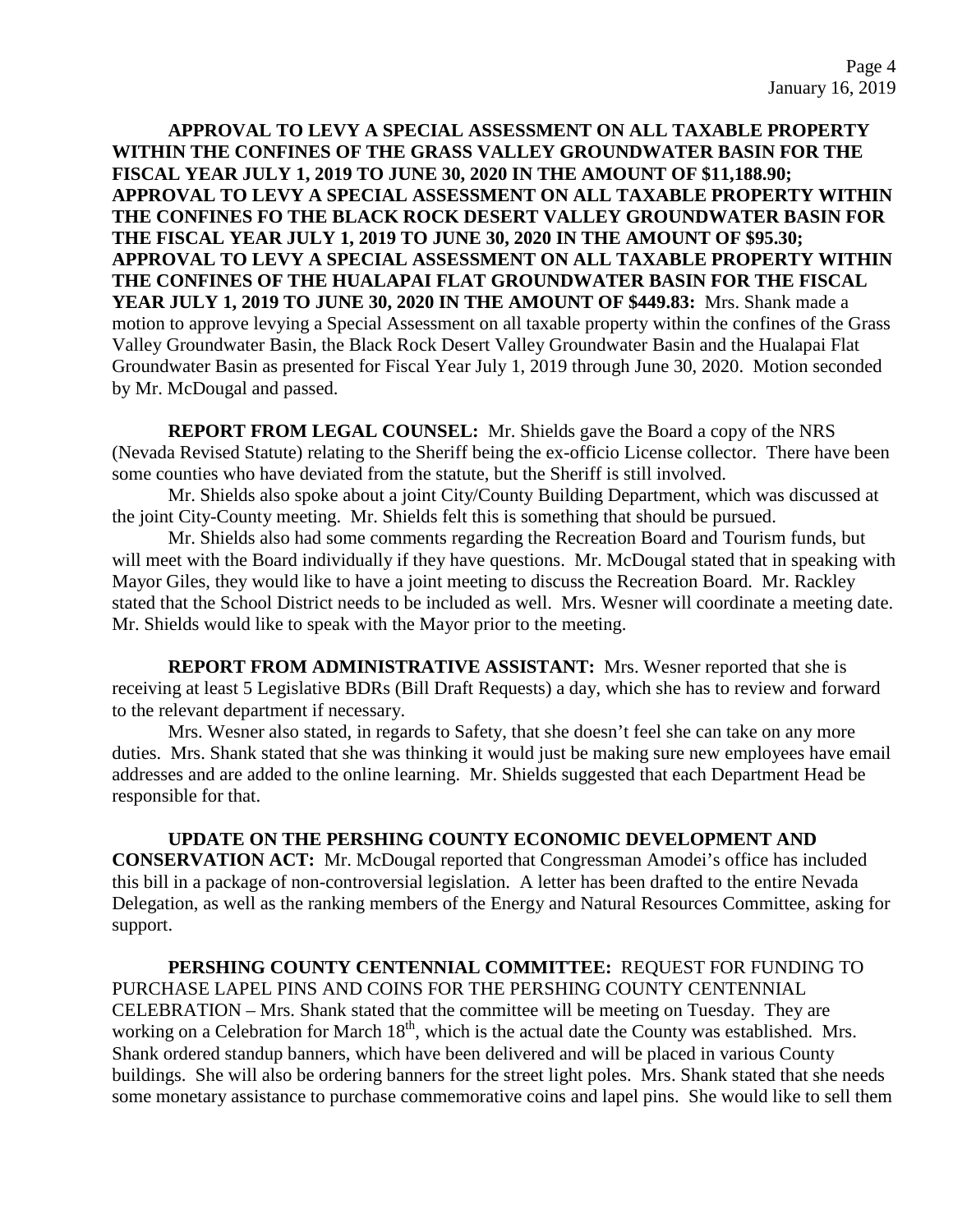as a set for \$10.00, which would offset the purchase price. The cost to purchase 1,000 pins and coins would be approximately \$6,000.

 Mrs. Childs stated that the expense could come out of the General Government, Misc. Expenses line item.

Mr. McDougal made a motion to approve funding to purchase lapel pins and coins for the Pershing County Centennial Celebration, not to exceed \$6,000, with the caveat that the Centennial Committee will do everything they can to recoup that cost and that anything over and above will go towards other Centennial activities. Motion seconded by Mrs. Shank and passed.

## **APPROVAL OF LETTER OF SUPPORT TO THE STATE LEGISLATORS REGARDING LEGISLATION INCREASING THE DIESEL FUEL TAX OF FIVE (5) CENTS PER GALLON IN RURAL COUNTIES:** Mr. Shields stated that he was approached by NACO (Nevada Association of County Officials). NACO provided revenue projections based on increasing the diesel fuel tax, which would provide an additional \$543,000 to Pershing County. Mr. Shields stated that he was also provided with a draft Resolution for the County to adopt, but it hasn't been approved by the NACO Board yet, so he will put that on the agenda when it is approved.

Doug Martin, a member of the public, stated that truck parking is a national emergency.

Mr. McDougal made a motion to approve submitting a letter of support to the State Legislators regarding legislation increasing the diesel fuel tax 5 cents per gallon in rural counties. Motion seconded by Mrs. Shank and passed.

**ITEMS FOR FUTURE AGENDAS:** A jail inspection was scheduled for February 6<sup>th</sup> after the regular Commission meeting adjourns.

**CORRESPONDENCE:** A notice was received from the IRS stating that the standard mileage rate will increase to 58 cents effective January 1, 2019. Mrs. Shank stated that the Board approved following the GSR (Government Standard Rate), so ours should automatically increase. Mr. McDougal would like to talk about this further and asked that it be put on the next agenda.

**MATTERS OF THE BOARD FOR DISCUSSION, BOARD MEMBER REPORTS, BOARD LIAISON REPORTS:** Mr. McDougal stated that he attended the Central Nevada Regional Water Authority meeting last Friday in Fallon. James Evans and Roger Mancebo also attended. Some legislation regarding the State Engineers Office and incorporating Water Resource Plans into county Master Plans was discussed. Mr. Evans spoke with Stantec and it would cost approximately \$10,000 to incorporate our Water Resource Plan into the Master Plan. An item will be put on the next agenda for further discussion.

Mrs. Shank didn't have anything to report.

Mr. Rackley spoke about the increase to the 911 surcharge fee. Mr. Shields stated that all companies have been notified. Mrs. Donaldson stated that her office has received the increase from one payee so far. He attended the Senior Center Advisory Board meeting. He will be attending the annual statewide FAA (Federal Aviation Administration) meetings in March. He spoke about the TV Board and upcoming changes on Toulon Peak. They are trying to put together a meeting with Humboldt and Elko counties to discuss the changes as well.

Mr. McDougal also stated that he is a member of the Nevada Water Resources Association and he will be attending their annual conference at the end of the month in Reno.